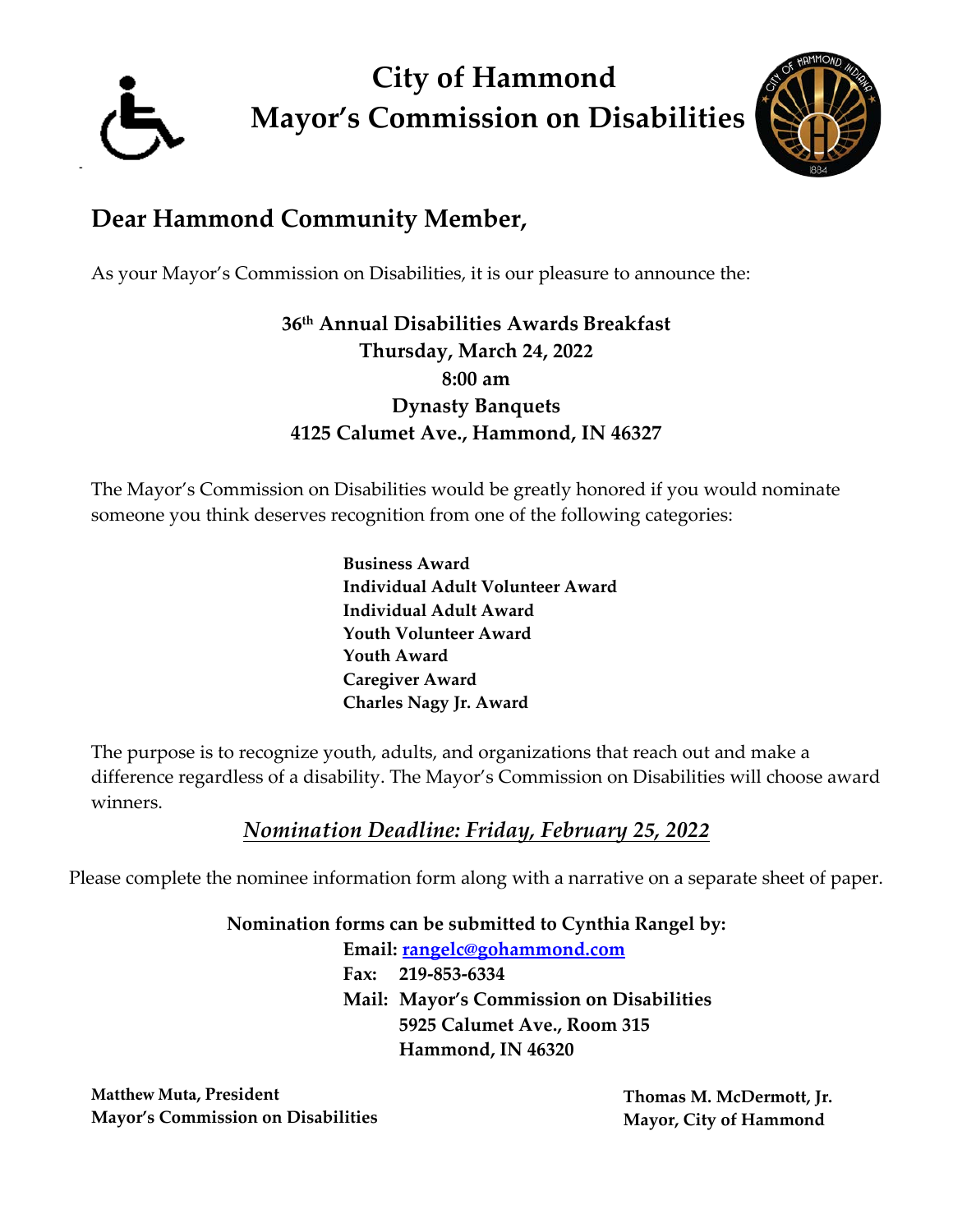## **Nomination Form**



Nomination form may be mailed to: Mayor's Commission on Disabilities c/o Cynthia Rangel 5925 Calumet Ave., Room 315, Hammond, IN 46320 Phone (219) 853-7311 or Fax (219) 853-6334

#### **Nominee Information**

| <b>Residency Not Mandatory</b> |                                                                                                                                                                                                                |
|--------------------------------|----------------------------------------------------------------------------------------------------------------------------------------------------------------------------------------------------------------|
|                                |                                                                                                                                                                                                                |
|                                |                                                                                                                                                                                                                |
|                                |                                                                                                                                                                                                                |
|                                |                                                                                                                                                                                                                |
|                                | Award Category: (One award will be given per category)<br>Business Award, Individual Adult Award, Individual Adult Volunteer Award,<br>Youth Volunteer Award, Youth Award, Caregiver Award, Charles Nagy Award |
|                                | <b>Disability Award Category</b>                                                                                                                                                                               |
| <b>Nominator Information</b>   |                                                                                                                                                                                                                |
|                                |                                                                                                                                                                                                                |
|                                |                                                                                                                                                                                                                |

Company, Association, Organization \_\_\_\_\_\_\_\_\_\_\_\_\_\_\_\_\_\_\_\_\_\_\_\_\_\_\_\_\_\_\_\_\_\_\_\_\_\_\_\_\_\_\_\_\_

Please describe in essay form, a maximum of 4 paragraphs that explains the service that the youth or adult performs or provides. List unique contributions, special relationships and population served.

The quality and clarity of this essay is very important to the selection committee, therefore narratives must have clarity; it should describe the individual role in which they are involved.

> **Please be advised that no one can nominate himself or herself. Applications must be submitted by Friday, February 25, 2022. Mayor's Commission on Disabilities**